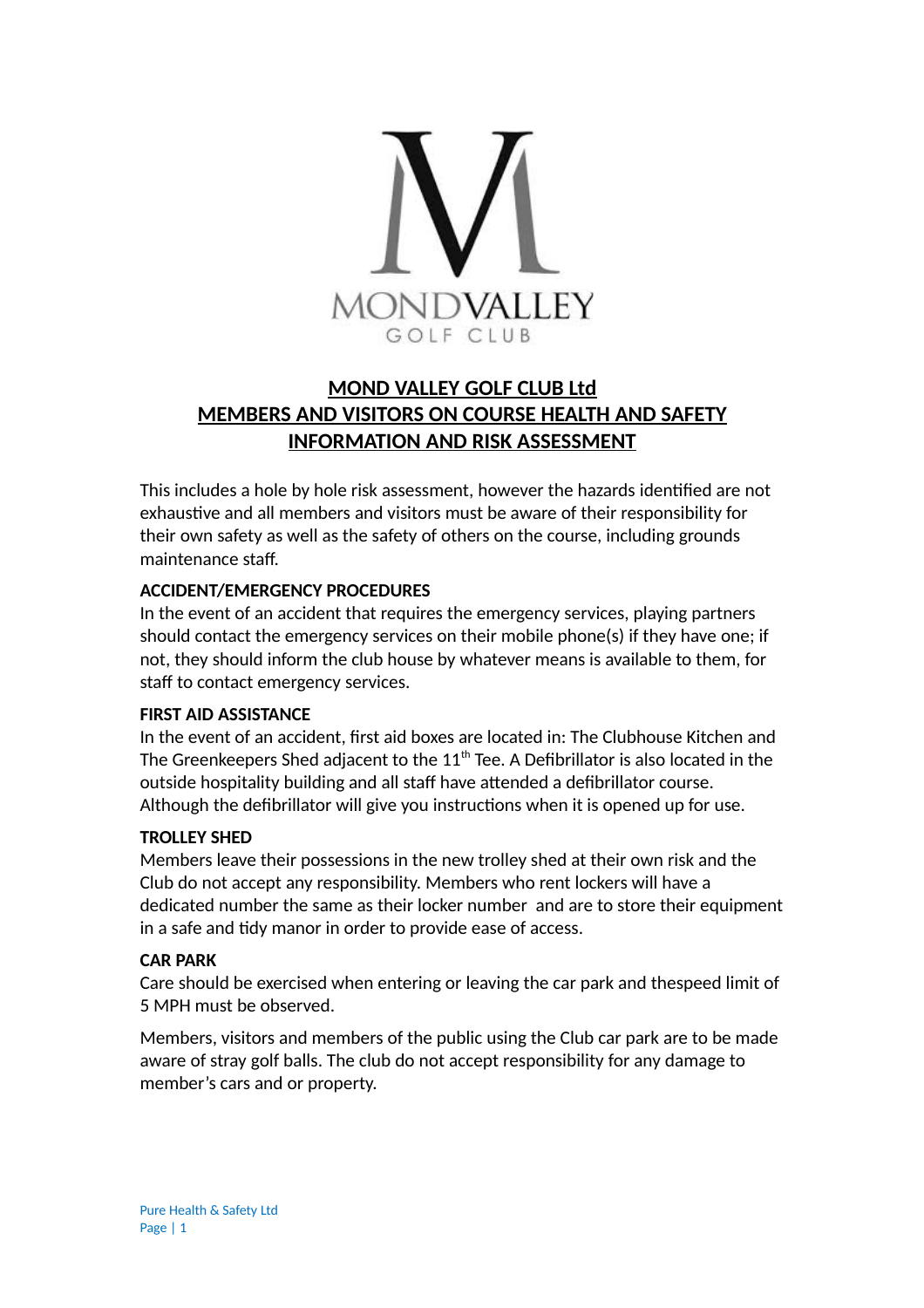## **ON THE COURSE**

## **FOOTWEAR**

All players are expected to wear golf shoes when playing. Trainers are not allowed. The type of golf shoe is up to the individual; however it is advisable to take into account the conditions under foot when considering what type of shoe to wear. For guidance, players are advised to wear metal spikes in the winter or during prolonged periods of wet conditions and/or soft spikes or dimpled shoes in the summer.

## **BEING STRUCK BY A GOLF BALL**

All players are expected to observe correct golfing etiquette in order to minimise the risk of being struck by another player's ball, this includes:

- Not standing any further forward than the Tee Markers in play, when players are teeing off.
- Player furthest away plays first and playing partners should not encroach in front of the player until he/she has played their shot.
- Do not play a shot if the players in front are in range.
- **ALWAYS** shout **FORE** if your ball is headed in the direction of other players in range on adjacent holes.

## **SLIPS, TRIPS AND FALLS**

As with most golf courses, Mond Valley Golf Course is not perfectly flat, there are undulations, slopes and trip hazards throughout the course, including holes made by burrowing animals. All players must take care while walking the course, be aware of these hazards and look where you are walking. (See individual Hole risk assessments for specific hazards).

There are various hazards on the golf course such as ponds, ditches etc, it is club rule that no person must enter the ponds or ditches to retrieve balls due to the dangers of falling and possible drowning.

## **LIGHTNING**

In the event of Lightning close to the course, one long continuous blasts on the air horn will be sounded to instruct everyone to leave the course. This is a mandatory instruction and on hearing this warning all players **MUST** cease playing immediately, mark your ball and take whatever action you consider most appropriate to ensure your safety or leave the course by the shortest, safest route.

*Note: Players should however be aware that it is a players own responsibility to discontinue play when in their opinion there is danger from lightning and not wait for the horn to sound.*

Play will be resumed following one long continuous blast of the horn approximately 20 minutes from last crack of thunder.

Where there is insufficient time to evacuate the course (due to the suddenness of the lightning threat) the following safety precautions are to be observed:

- Seek a large permeant enclosed building.
- Do not shelter under trees or go to high ground.
- Do not open spaces or wet areas
- Leave your golf equipment where it is and stand away from it.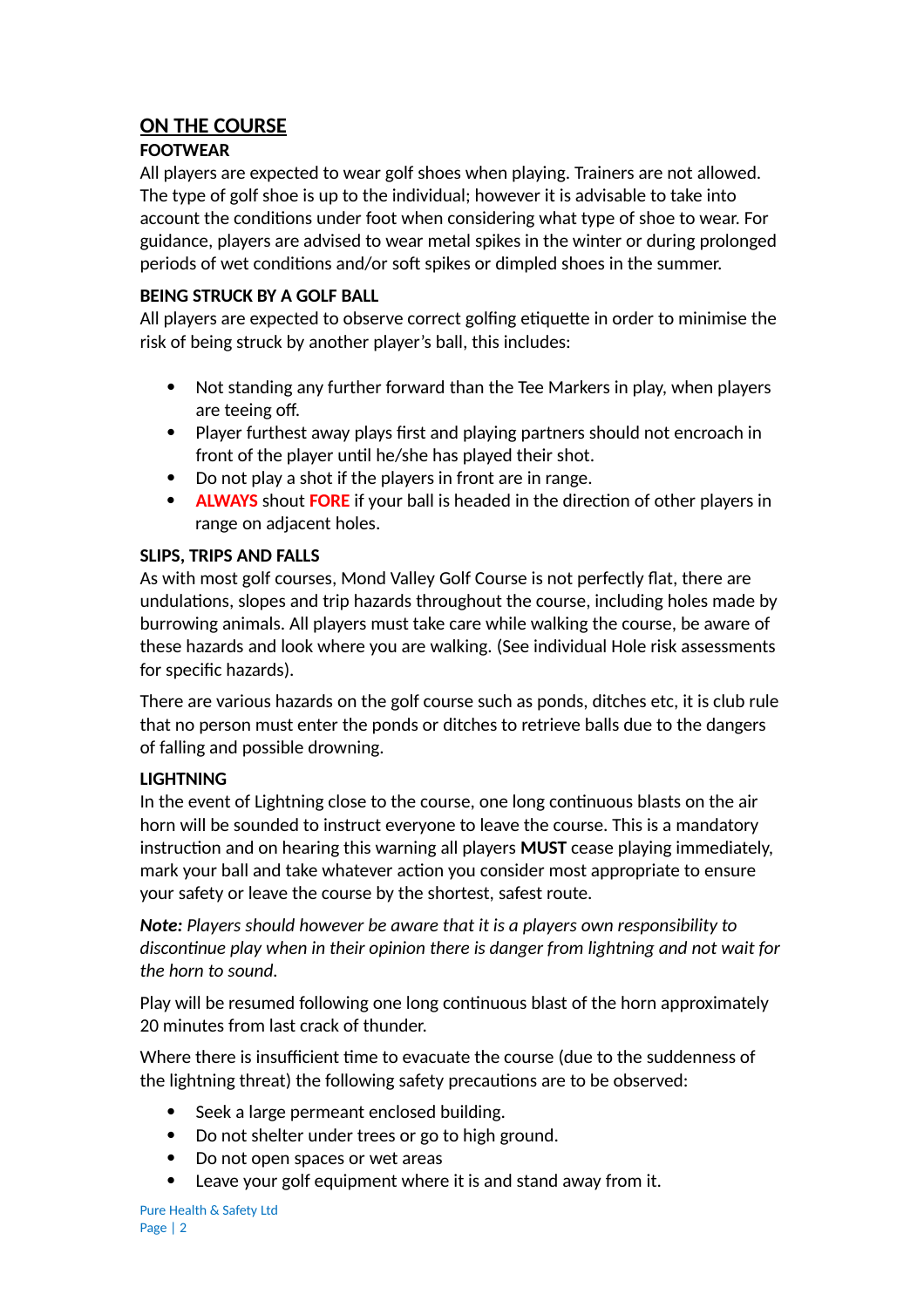- DO NOT put an umbrella up in any circumstances.
- Keep as low as possible; ideally crouch down in the nearest bunker/hollow.
- Do not use a mobile phone make sure it is turned off.

As the course covers a large acreage of land, the fact that the course has not been officially closed does not mean that it is necessarily safe to continue play. Players must be aware of their surroundings and the proximity of any lightning in the area; if they do not feel safe they should cease play and walk in.

If and when it is deemed safe to resume play, two long blasts will be sounded on the air horn.

#### **FOG**

Whether to commence or continue play in a stipulated round when fog is present is a difficult decision. Fog, by its very nature, is not easy to forecast, and it is challenging to predict when it will set in or lift.

From a playability standpoint, it is the R&A's and Club policy to commence or continue play in a stipulated round if the landing zone for all shots to be played are visible to the players, which is as a general rule no play will take place unless 200 yards visibility is obvious.

In this regard, tee shots requiring the use of drivers may present the most difficult challenge since such shots cover the most distance.

Things such as fairway lines, hazards, trees, etc. in the drive zone must be visible to a large extent. However, the fact that visibility is partially obscured by fog such that the entire flight of the ball is not possible does not generally require a decision to delay or suspend play.

#### **EXTREME COLD CONDITIONS**

When the course is in play in extreme cold conditions, players must take extreme care due to the increased likelihood of slipping on surfaces due to egress of rain, frost, sleet or snow.

If the conditions are too high a risk then the course will be closed by either the Course Manager or a member of the Management Board. In the absence of all of the aforementioned, the player is to accept certain responsibility for their own actions in such adverse conditions.

It is directed that players are to be accompanied with another player, that, in the situation were a player possibly slips and falls; themselves the other player is able to either assist extraction of the injured player form the course or call for assistance or return to the Club to request assistance.

#### **BUGGIES**

Mond Valley Golf Club Ltd has a duty of care to all users of the golf course, including pedestrians using any public right of way that may run along or across it. The topography of certain areas of the course is such that caution, and prudence must be shown by all users of ride-on buggies. To ensure the safety of all golf course users, buggy drivers and passengers are required to comply with the following conditions set out in the Buggy Policy which will be displayed in the club house.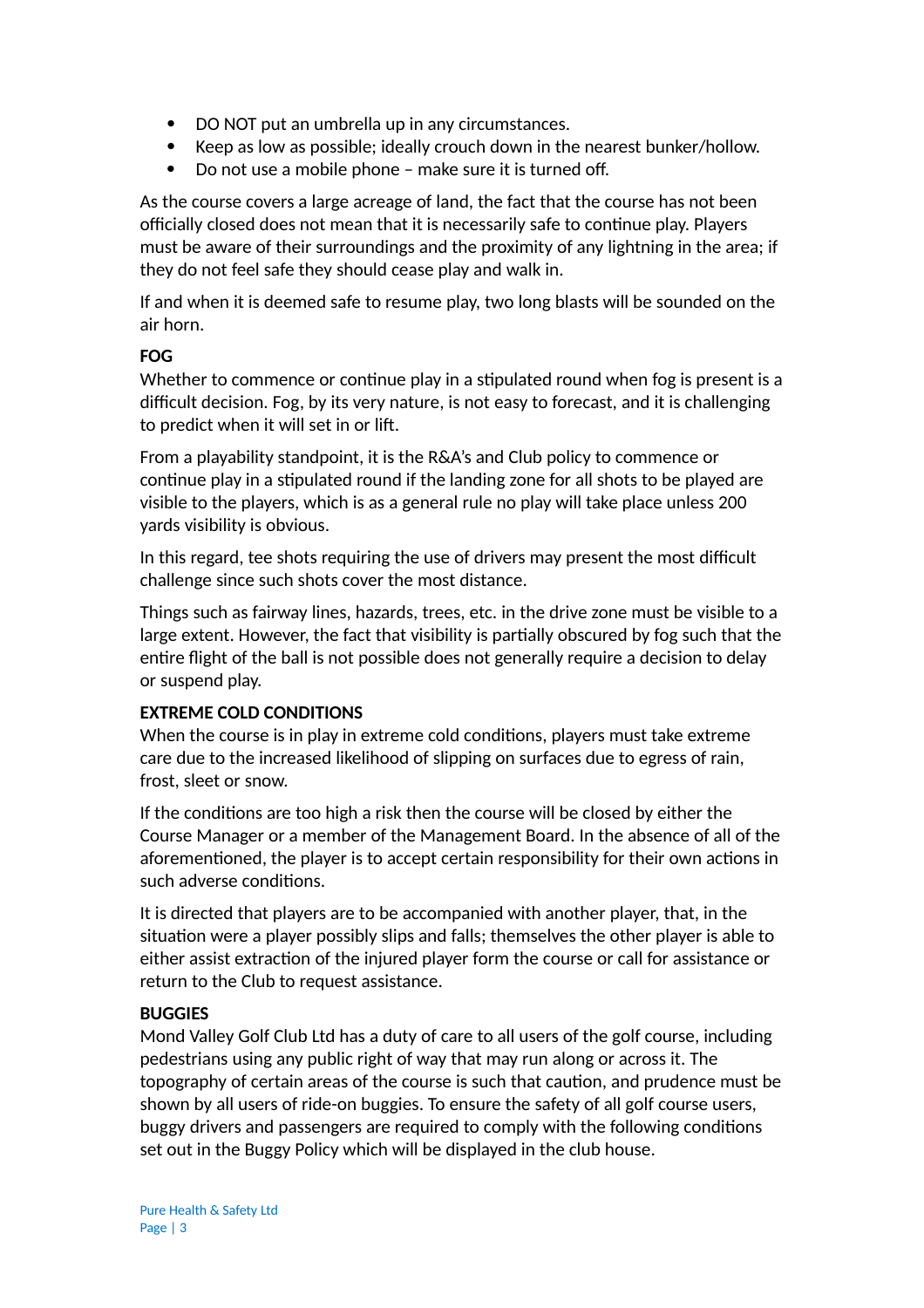The policy follows the National Golf Clubs Advisory Association (NGCAA) and Golf Development Wales (GDW), guidelines.

#### **FERTILISERS, INSECTICIDES & OTHER CHEMICAL TREATMENTS**

An announcement will be put up on the notice board outside the club shop and will advise of days that chemicals have been used to treat the course. Players are reminded to heed the warnings and protect themselves by not licking either their fingers or their golf balls.

**Note:***All course users MUST wash their hand on leaving the course before entering the bar or catering area.*

#### **COURSE IRRIGATION SYSTEM**

The course irrigation system and surrounding area is not to be entered for whatever reason. Any player seeing someone in the close proximity of the irrigation system or surrounding area is to report the matter to the Course Manager or a member of the Management Board or bar immediately. The water system is deep and dangerous and has no access, egress points.

#### **GREEN KEEPING STAFF**

Green Keeping staff have priority on the course to carryout routine daily maintenance.

Please respect this priority and do not attempt to play through. Occasionally work on a hole may mean the temporary closure of the hole, a notice to this effect will be posted if the case arises.

All staff working on the course can be identified by green industrial clothing, please take necessary caution.

#### **INSURANCE**

Mond Valley Golf Club Ltd has a Public Liability Insurance; however all golfers should ensure they have adequate personal insurance to cover any eventuality which may result in litigation.

#### **PUTTING GREEN**

Players are to be aware of other players, visitors and members of the public within the confines of the practice area. No Chipping is allowed on the putting green.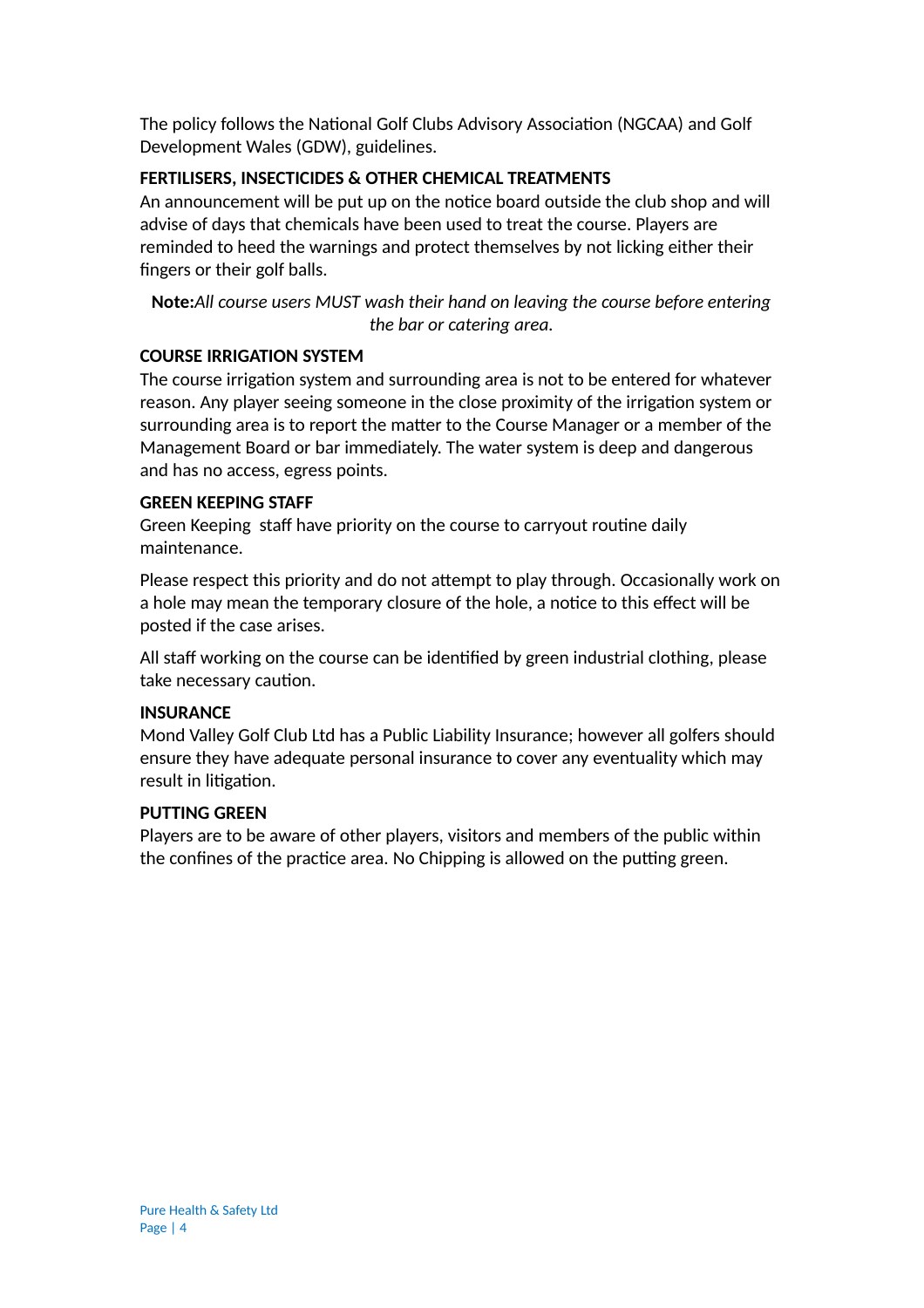## **MOND VALLEY GOLF CLUB HOLE BY HOLE RISK ASSESSMENT**

The hazards identified in this assessment are not exhaustive and all golfers should be aware of their surroundings and take any precautions necessary to ensure their own safety and the safety of others.

| <b>Hole No's</b> | <b>What Are The</b><br><b>Hazards</b> | <b>Who Might Be Harmed</b>         | <b>Control Measures</b>                                                                                                                                                                                                                          |                   | <b>Action By</b><br>Whom | <b>Date Action</b><br><b>Completed</b> |
|------------------|---------------------------------------|------------------------------------|--------------------------------------------------------------------------------------------------------------------------------------------------------------------------------------------------------------------------------------------------|-------------------|--------------------------|----------------------------------------|
| All holes        | Slopes around tee<br>boxes            | Members, visitors and<br>employees | There are numerous slopes on the<br>course which present a slip<br>hazard, particularly when wet,<br>many of these slopes are around<br>the tee-boxes. Players should take<br>extra care when accessing the<br>tees; using steps where provided. |                   |                          |                                        |
| All holes        | Miss hit shots                        | Members, visitors and<br>employees | If a shot is miss hit all players are<br>to shout FORE to alert of people<br>on the course.                                                                                                                                                      |                   |                          |                                        |
| Hole 1           | Being struck by a<br>golf ball.       | Members, visitors and<br>employees | Be aware of players in the area of<br>play on the 2 <sup>nd</sup> and 18 <sup>th</sup> fairways                                                                                                                                                  |                   |                          |                                        |
| Hole 2           | Being struck by<br>golf ball.         | Members, visitors and<br>employees | Be aware of players approaching<br>$1st$ green and golfers crossing the<br>$2nd$ fairway to access the $6th$ green.                                                                                                                              |                   |                          |                                        |
| Hole 3           | Being struck by<br>golf ball.         | Members, visitors and<br>employees | Players teeing off on 3rd tee must<br>wait for the sound of the bell of<br>the group in front before playing.                                                                                                                                    |                   |                          |                                        |
| Hole 4           | Being struck by<br>golf ball.         | Members, visitors and<br>employees | Ensure the all golfers in front of<br>you are clear of the dogleg before<br>teeing off the 4 <sup>th</sup> tee.                                                                                                                                  |                   |                          |                                        |
| Hole 5           | Being struck by<br>golf ball.         | Members, visitors and<br>employees | Do not play the approach to the<br>5 <sup>th</sup> green until you hear the sound<br>of the bell(blind drive).                                                                                                                                   |                   |                          |                                        |
| <b>Hole No's</b> | <b>What Are The</b>                   | <b>Who Might Be Harmed</b>         | <b>Control Measures</b>                                                                                                                                                                                                                          | <b>Additional</b> | <b>Action By</b>         | <b>Date Action</b>                     |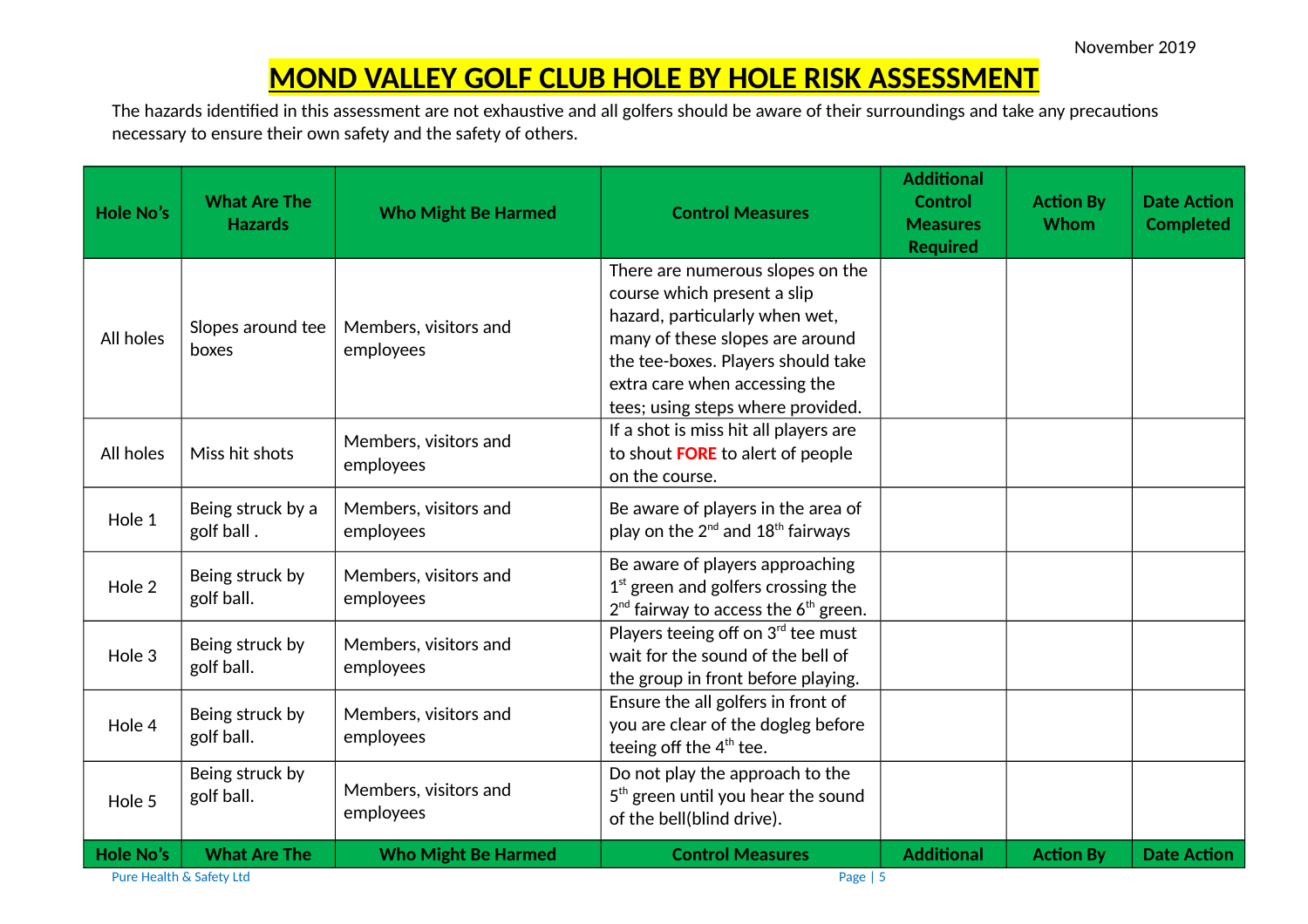November 2019

# **MOND VALLEY GOLF CLUB HOLE BY HOLE RISK ASSESSMENT**

|                  | <b>Hazards</b>                        |                                    |                                                                                                                                                                                                                                                                                                        | <b>Control</b><br><b>Measures</b><br><b>Required</b>                      | <b>Whom</b>                     | <b>Completed</b>                       |
|------------------|---------------------------------------|------------------------------------|--------------------------------------------------------------------------------------------------------------------------------------------------------------------------------------------------------------------------------------------------------------------------------------------------------|---------------------------------------------------------------------------|---------------------------------|----------------------------------------|
| Hole 6           | Being struck by<br>golf ball.         | Members, visitors and<br>employees | Do not tee off the 6 <sup>th</sup> tee until<br>green is clear be aware of golfers<br>approaching the 2 <sup>nd</sup> green from<br>your left side.                                                                                                                                                    |                                                                           |                                 |                                        |
| Hole 7           | Being struck by<br>golf ball.         | Members, visitors and<br>employees | Ensure all golfers in front are clear<br>of the dogleg before teeing off the<br>$7th$ tee.<br>Do not play approach shot to<br>green until it is cleared.<br>Do not enter the green whilst<br>golfers are teeing off the 18 <sup>th</sup> tee.<br>Be aware of golfers accessing<br>8 <sup>th</sup> tee. |                                                                           |                                 |                                        |
| Hole 8           | Being struck by<br>golf ball.         | Members, visitors and<br>employees | Ensure the green is clear before<br>teeing off the 8 <sup>th</sup> tee.                                                                                                                                                                                                                                |                                                                           |                                 |                                        |
| Hole 9           | Being struck by<br>golf ball.         | Members, visitors and<br>employees | Ensure the $8th$ green is clear before<br>teeing off the 9 <sup>th</sup> tee.                                                                                                                                                                                                                          |                                                                           |                                 |                                        |
| Hole 10          | Being struck by<br>golf ball.         | Members, visitors and<br>employees | Ensure those in front are clear of<br>the dogleg before teeing off the<br>$10^{th}$ tee.<br>Be aware of green keeping staff<br>using access road to<br>greenskeepers facility.<br>Be aware of anglers or members<br>of the public emerging from the<br>riverbank on your right-hand side.              |                                                                           |                                 |                                        |
| <b>Hole No's</b> | <b>What Are The</b><br><b>Hazards</b> | <b>Who Might Be Harmed</b>         | <b>Control Measures</b>                                                                                                                                                                                                                                                                                | <b>Additional</b><br><b>Control</b><br><b>Measures</b><br><b>Required</b> | <b>Action By</b><br><b>Whom</b> | <b>Date Action</b><br><b>Completed</b> |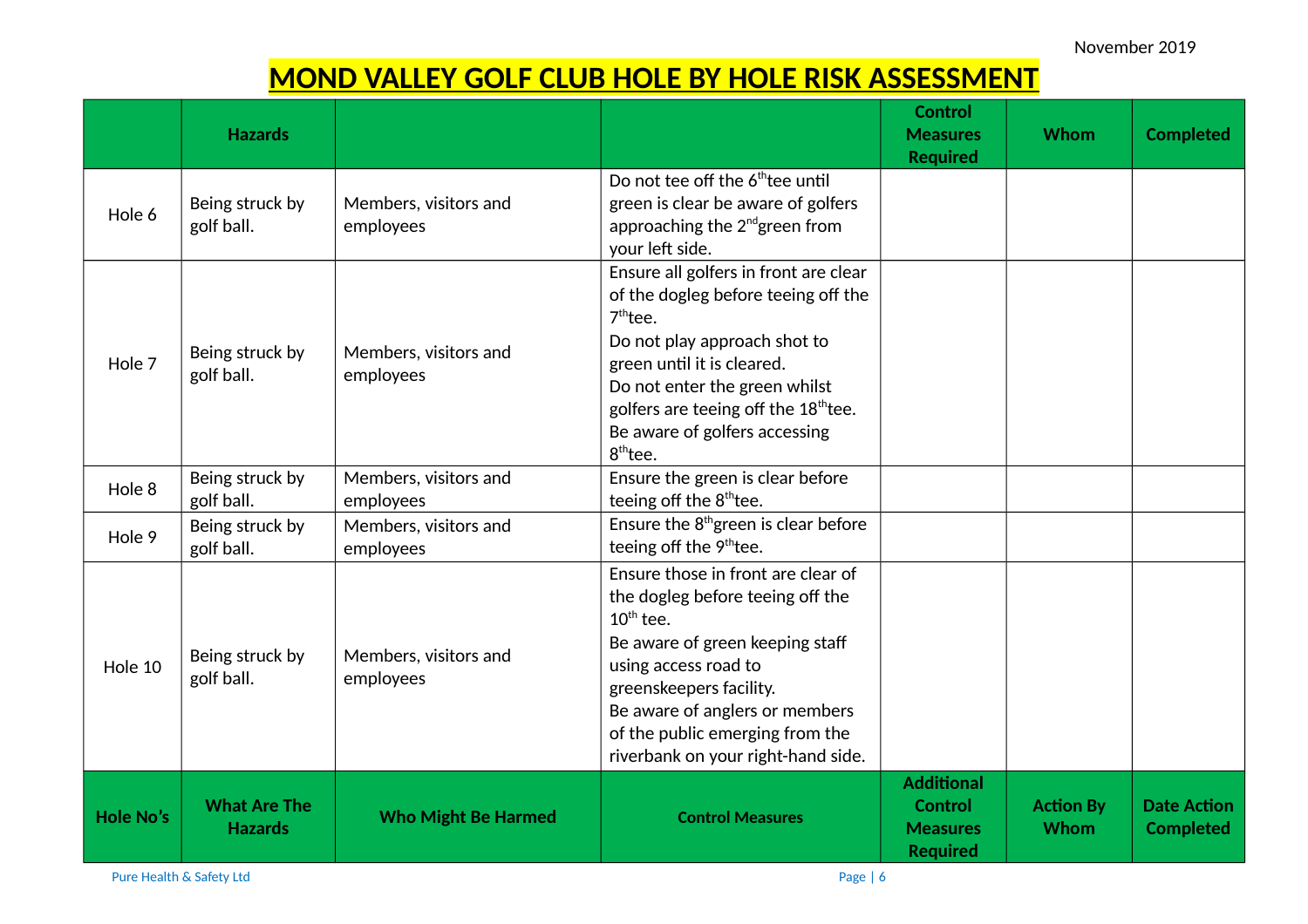November 2019

# **MOND VALLEY GOLF CLUB HOLE BY HOLE RISK ASSESSMENT**

| Hole 11          | Being struck by<br>golf ball.         | Members, visitors and<br>employees | Be aware of golfers on the 16 <sup>th</sup><br>fairway when teeing off the 11 <sup>th</sup><br>tee.<br>Be aware of anglers or members<br>of the public emerging from the<br>riverbank on your right-hand side.                                                                                                                           |                                                                           |                          |                                        |
|------------------|---------------------------------------|------------------------------------|------------------------------------------------------------------------------------------------------------------------------------------------------------------------------------------------------------------------------------------------------------------------------------------------------------------------------------------|---------------------------------------------------------------------------|--------------------------|----------------------------------------|
| Hole 12          | Being struck by<br>golf ball.         | Members, visitors and<br>employees | Ensure you have sight of those in<br>front and it is safe to tee off on<br>the 12 <sup>th</sup> tee. Be aware of golfers<br>teeing off the 13 <sup>th</sup> tee.                                                                                                                                                                         |                                                                           |                          |                                        |
| Hole 13          | Being struck by<br>golf ball.         | Members, visitors and<br>employees | Ensure the 13 <sup>th</sup> green is clear<br>before teeing off the 13th tee.<br>Also be aware of golfers on the<br>14thtee (White Boxes).                                                                                                                                                                                               |                                                                           |                          |                                        |
| Hole 14          | Being struck by<br>golf ball.         | Members, visitors and<br>employees | Do not tee off the 14 <sup>th</sup> tee until:-<br>The dogleg is clear;<br>Protective netting is now in play<br>but be mindful of the canal tow<br>members of the public.<br>Be aware of golfers on the $15th$ tee<br>when playing approach shot to the<br>green.<br>Do not tee off direct from 14 <sup>th</sup> tee<br>to $14th$ green. |                                                                           |                          |                                        |
| <b>Hole No's</b> | <b>What Are The</b><br><b>Hazards</b> | <b>Who Might Be Harmed</b>         | <b>Control Measures</b>                                                                                                                                                                                                                                                                                                                  | <b>Additional</b><br><b>Control</b><br><b>Measures</b><br><b>Required</b> | <b>Action By</b><br>Whom | <b>Date Action</b><br><b>Completed</b> |
| Hole 15          | Being struck by<br>golf ball.         | Members, visitors and<br>employees | Do not tee off the 15 <sup>th</sup> tee until the<br>green is clear. If the 16 <sup>th</sup> tee is<br>occupied tee off the 15 <sup>th</sup> tee                                                                                                                                                                                         |                                                                           |                          |                                        |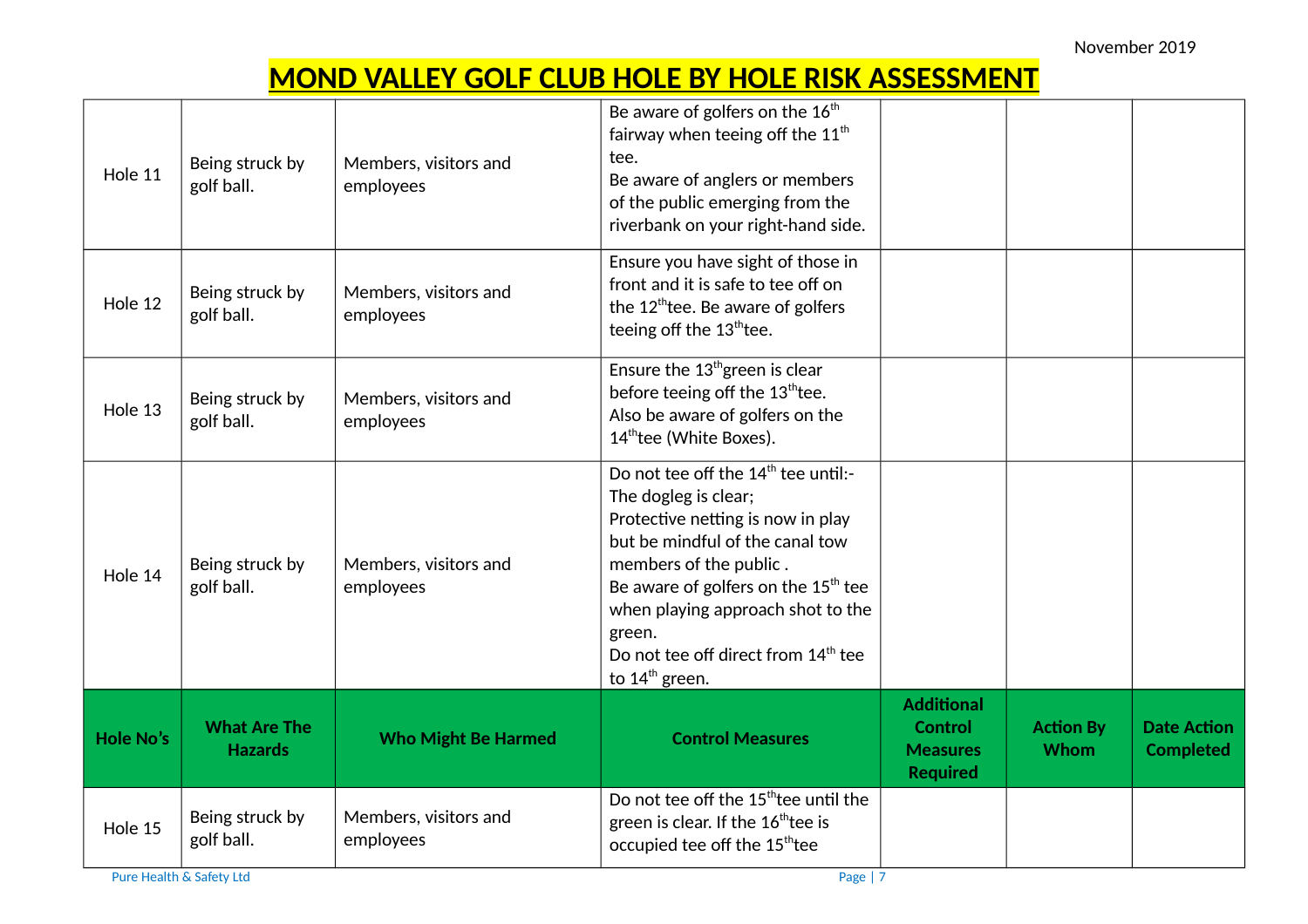## **MOND VALLEY GOLF CLUB HOLE BY HOLE RISK ASSESSMENT**

|         |                               |                                    | alternately with those teeing of<br>the 16 <sup>th</sup> tee being mindful of those<br>golfers occupying the 16 <sup>th</sup> tee.                                                                                                                                                                           |  |  |
|---------|-------------------------------|------------------------------------|--------------------------------------------------------------------------------------------------------------------------------------------------------------------------------------------------------------------------------------------------------------------------------------------------------------|--|--|
| Hole 16 | Being struck by<br>golf ball. | Members, visitors and<br>employees | When the 15 <sup>th</sup> tee is occupied<br>teeing off the 16 <sup>th</sup> tee will be<br>alternative with those teeing off<br>the $15^{\text{th}}$ tee.<br>Be aware of golfers on the 15 <sup>th</sup> tee<br>and those on the<br>$11th$ , and $17th$ greens when teeing<br>off the 16 <sup>th</sup> tee. |  |  |
| Hole 17 | Being struck by<br>golf ball. | Members, visitors and<br>employees | Be aware of golfers on the<br>16 <sup>th</sup> fairway when teeing off the<br>$17th$ tee.                                                                                                                                                                                                                    |  |  |
| Hole 18 | Being struck by<br>golf ball. | Members, visitors and<br>employees | Do not tee off the 18 <sup>th</sup> tee whilst<br>the 7 <sup>th</sup> green is occupied by other<br>golfers.                                                                                                                                                                                                 |  |  |

**Note:** Where steps are provide they must be used when gaining access and egress to and from the tees.